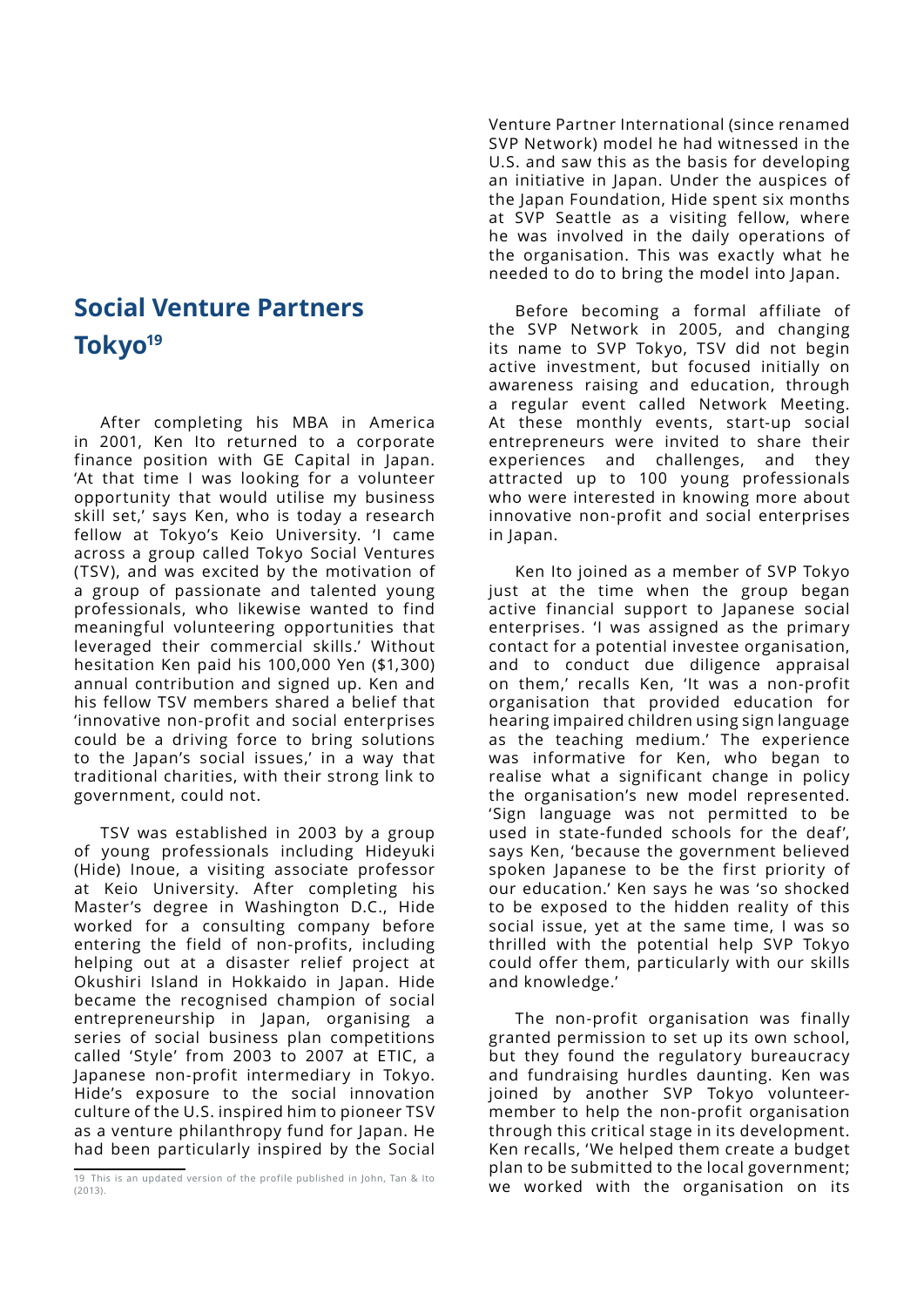ambitious fundraising plan; and through our networks, we introduced journalists to the new project.' Ken says, 'We spent an intensive 10-15 hours a week at meetings or creating documents and budget plans, but we enjoyed it very much. Personally I was able to utilise all my skills acquired from GE Capital — budget planning, financial forecasting and government reporting — to the project.' After six months, the school was successfully launched, its funding targets were exceeded and the initiative was given widespread publicity in major newspapers and television. SVP Tokyo remained engaged for another two years in the school project, while Ken and a colleague continued to support the organisation when invited to be board members. It was a hugely positive experience for Ken who says the involvement gave him 'strong confidence to know I can contribute to social change even as a parttime volunteer, utilising the skills from my day job.' Later on Ken was able to devote more time to helping SVP Tokyo develop, by assisting on strategy and operations for the fund itself, talking to potential donors and speaking at conferences around Asia.

The differences in philanthropy culture between the U.S. and Japan required SVP Tokyo to modify the core SVP Network model for the local context. Japan has a comparatively underdeveloped charity market, which is estimated at \$12 billion in annual donations. This is around only 3 to 4 percent of charitable giving in the U.S., estimated to be \$300 billion per year. This big difference reflects the major role government plays in spending on social welfare. SVP affiliates in the U.S. typically consist of successful business people and wealthily individuals close to retirement age. By contrast, SVP Tokyo attracted young professionals in the age range of 20 to 40. One key adaptation was to set annual membership contributions in Tokyo to \$1,300, compared to \$5,500 in the U.S.

Ken believes that a key factor in SVP's successful adaptation in Japan was the change in social attitudes by young professionals after the economic bubble burst in the 1990s. He says, 'The young generation in Japan realised they could no longer bask in the promise of economic growth and job security after the downturn — many shifted their life goals towards making contributions to the society.' In this regard, SVP partners in the U.S. and Japan share a similar passion in contributing to social change — but at different stages of their life. In Japan, the relatively youthful membership did cause a high turnover of partners as individuals got married, started families or made a big career change, making it difficult to maintain high levels of involvement with SVP Tokyo. Typically, after several years of contribution, they left the organisation as 'graduated' partners.

 Another key adaptation of SVP to the Japan market was its greater focus on support to trading-based social enterprises rather than non-profits with a grant-based revenue model. It appears that the small charity sector in Japan has forced non-profits to develop earned income as a strategy for growth in the relative absence of donations and grant making. After seven years of activity, SVP Tokyo has today approximately 100 members and has supported 27 social enterprise ventures, five of which have 'graduated' or exited from active support. Most of these investees remain in the portfolio for two years, during which they receive hands-on advice and grants that are typically 1 million Yen (\$13,000) per year. SVP Tokyo has made only one equity investment so far. There will be 'teams' of five to ten partners providing a range of general business advice, with each partner spending up to 10 hours of volunteer time each month, despite most having very demanding employment obligations. Decisions about new investments are very democratic, with every partner invited to a 'pitch' session of a half dozen prospects. Following presentations and discussions, a vote is taken and two or three new investees are chosen on merit and potential. From the first Network Meeting until today, the flow of potential social ventures to support continues to generate a healthy pipeline for SVP Tokyo. In 2009 the fund hired a full-time employee for the first time, to enhance its administrative capacity.

One of the earliest ventures supported by SVP Tokyo was Florence, a social enterprise providing nursery facilities for infants with fever or other mild illnesses, who would normally be excluded from regular day care because of infection risk. This has since grown to a well-known and popular service for Tokyo working parents with a multimillion-dollar turnover. Another successful investment was Multicultural Center Tokyo, a non-profit